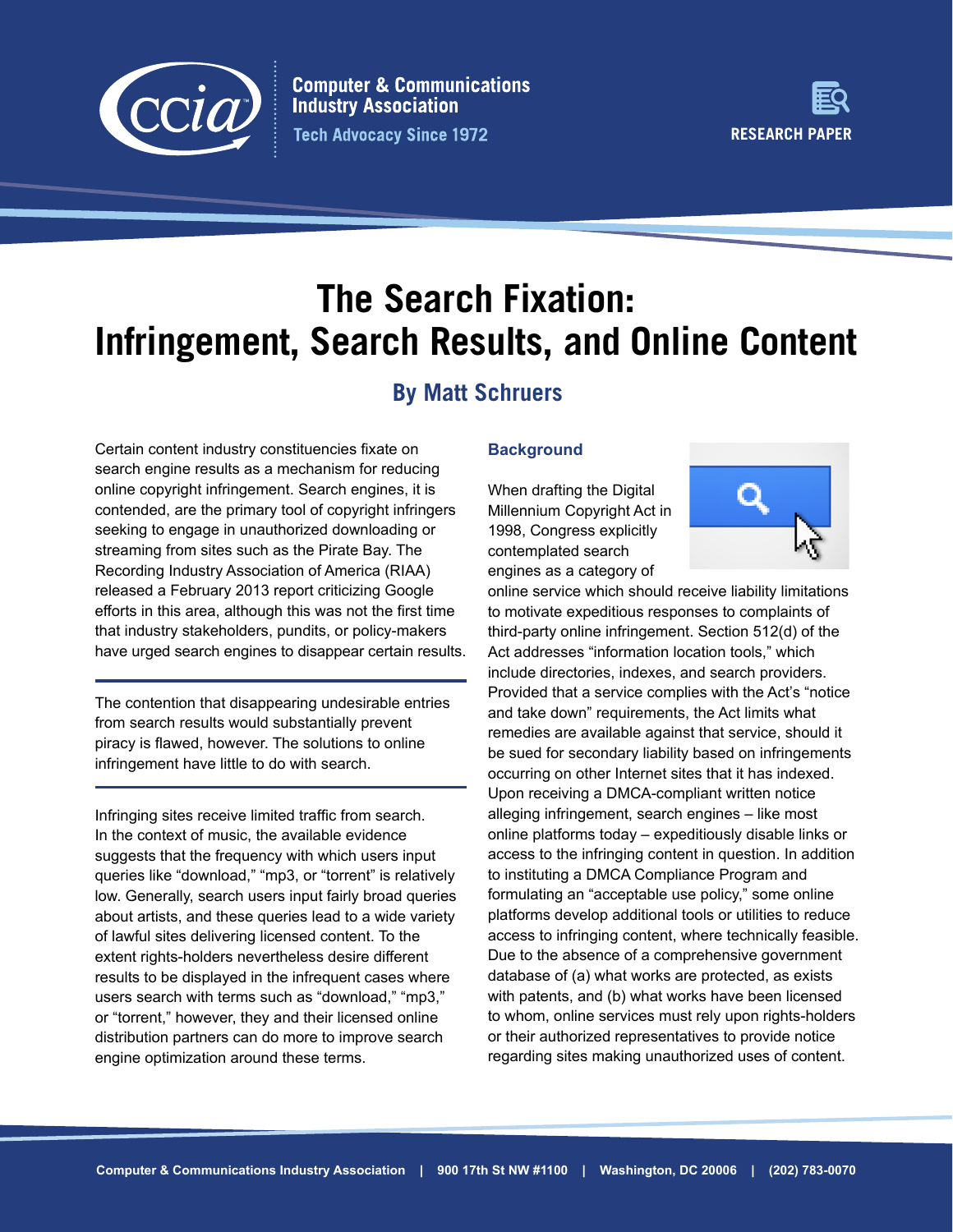#### **Empirical Evidence**

Some rights-holder constituencies do not view DMCA compliance and supplemental voluntary efforts as sufficient, and seek to increase the burden of content enforcement for online services. The debate over search results is not new; one of the operative provisions of the controversial "Stop Online Piracy Act" (SOPA) would have obligated search providers and other services to remove or disable access to entire sites upon the allegation of "facilitating" infringing activities.<sup>1</sup> This might lead to the conclusion that search engines are a prominent tool in the infringers' toolbox.

In fact, available evidence suggests that search is not a particularly relevant tool for infringers seeking to find sites (such as the Pirate Bay) or for sites to find users.

Search results may receive disproportionate attention, however, because they are easily tested.<sup>2</sup>

Evidence suggests that sites associated with infringement receive relatively little traffic from search. Recent research by BAE Systems Detica found that for most sites associated with infringement, search referral is not a primary source of traffic. Rather, users primarily arrive to these sites directly, *e.g.*, "returning users often type the address directly into the browser," or via some social networking action.3

Traffic statistics in 2011 indicated that a mere 15% of traffic to alleged "rogue sites" was referred by search,<sup>4</sup> and current Alexa ratings indicate that only about 8% of the Pirate Bay's traffic arrives via Google. Moreover, as of August 2013, over 20% of queries that result in traffic being directed to the Pirate Bay consist of words comprising the Pirate Bay's domain name.<sup>5</sup> This suggests that users are quite aware of their intended destination before they arrive at a search engine, and that any facilitation was minimal.<sup>6</sup> Indeed, when Google announced plans to create a new search algorithm signal that would demote sites receiving substantial numbers of DMCA takedowns, prominent piracy sites dismissed the proposal, pointing out that they received little traffic from the search provider.

The Pirate Bay, for example, claimed that "a very low amount of our traffic actually comes from search engines such as google. If you think about it, you'll understand why – we're competitors. TPB is a search engine just as Google. We only specialize in different methods and links."

Isohunt similarly dismissed the move, pointing out that less than a quarter of its traffic came from search, "and much of that being searches on 'isohunt' and 'isohunt.com'". As a result, Isohunt predicted that it would survive even a complete search engine ban.<sup>7</sup>

#### *Organic Results*

In February 2013, an RIAA paper complained that, notwithstanding these steps, particular search results were not being sufficiently demoted. $8$  The basis for the complaint was a number of searches for "[artist name] [track name]", appended with either "download"

1 Brian T. Yeh, *Online Copyright Infringement and Counterfeiting: Legislation in the 112th Congress*, Congressional Research Service (Dec. 2011).

<sup>2</sup>This type of observer bias has been described by some social scientists as the "lamp post effect." David Freedman, *Why Scientific Studies Are So Often Wrong: The Streetlight Effect,* Discover Magazine, Dec. 10, 2010, available at http://discovermagazine.com/2010/jul-aug/29-why-scientific-studies-often-wrong-streetlight-effect.

<sup>3</sup>BAE Systems Detica, The Six Business Models for Copyright Infringement, June 2012, at 5, available at [http://www.prsformusic.com/aboutus/policyandresearch/researchandeconom-](http://www.prsformusic.com/aboutus/policyandresearch/researchandeconomics/Documents/TheSixBusinessModelsofCopyrightInfringement.pdf)LFV'LE Systems Botton, The Six BusinessModelsofCopyrightInfringement.pdf<br>ics/Documents/TheSixBusinessModelsofCopyrightInfringement.pdf

Mike Masnick, *Data Shows: Removing 'Rogue Sites' From Search Won't Make Much Of A Difference*, Techdirt, Nov. 30, 2011, available at [http://www.techdirt.com/](http://www.techdirt.com/articles/20111130/05022316931/data-shows-removing-rogue-sites-search-wont-make-much-difference.shtml) [articles/20111130/05022316931/data-shows-removing-rogue-sites-search-wont-make-much-difference.shtml](http://www.techdirt.com/articles/20111130/05022316931/data-shows-removing-rogue-sites-search-wont-make-much-difference.shtml)

<sup>5</sup>See Alexa Web Information, available at http://www.alexa.com/siteinfo/thepiratebay.sx. The site has moved from the .org TLD to several different ccTLDs since 2012. <sup>6</sup>Masnick,supra n.4.

<sup>7</sup>The Pirate Bay, Google ranking TPB (and others) lower, Aug. 15, 2012, available at http://thepiratebay.sx/blog/220; see also Digital Digest, The Pirate Bay, isoHunt Responds To<br>Google DMCA Demotions, Aug. 20, 2012, avai

<sup>8</sup>Available online at https://www.riaa.com/blog.php?content\_selector=riaa-news-blog&blog\_selector=Googles-Move-&blog\_type=&news\_month\_filter=2&news\_year\_filter=2013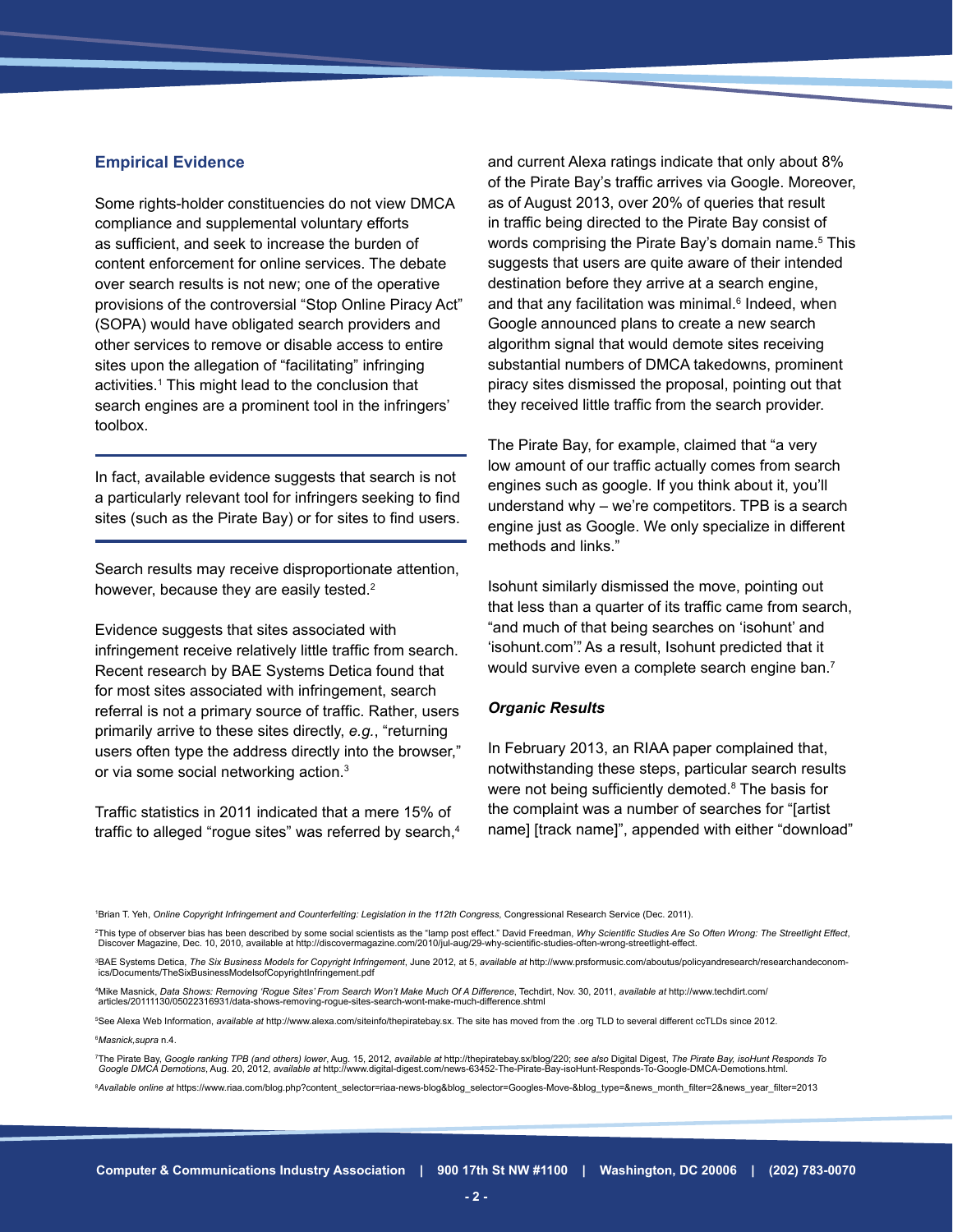or "mp3." Although some users did appear to observe the effects of demotion, $9$  it is possible that certain, popular sites will retain high search ratings. Most modern search engines rely on numerous cues, and the quantity of DMCA notices will only be one among many.<sup>10</sup>

Concerns about organic search results containing terms such as "mp3" or "download" are misplaced, however. Actual search data indicates that appending "mp3" or "download" as the RIAA paper suggests is

statistically uncommon. Users far more frequently search for "[artist]" or "[artist] [track]". Consider, for example, the paper's leadings examples: Rihanna's "Diamonds" and Kesha's "Die Young." Google Trends data indicate that only a small fraction of searches for the artist's name and track name also included the words "mp3" or "download." Similarly, notwithstanding the international sensation surrounding South Korean musician Psy's "Gangnam Style," only a small fraction of search results included the suspect terms "download" or "mp3."11



show four lines: [artist]; [artist] [track name]; [artist] [track name] [mp3]; and [artist] [track name] [download]. Reflecting on these charts, for each track in the 4th quarter of 2012, the artist and track names alone received between 5 and 10 times as many searches as queries including "download" or "mp3;" and all of these terms were dwarfed – in most cases by an order of magnitude – by queries indicating general interest in the artist,<sup>12</sup> queries which direct users to a broad variety of lawful content options.

<sup>&</sup>lt;sup>9</sup>See TorrentFreak, Google Downranks The Pirate Bay in UK Search Results, March 6, 2013, available at [http://torrentfreak.com/google-downranks-the-pirate-bay-in-uk-search](http://torrentfreak.com/google-downranks-the-pirate-bay-in-uk-search-results-130306/)[results-130306/](http://torrentfreak.com/google-downranks-the-pirate-bay-in-uk-search-results-130306/)

<sup>&</sup>lt;sup>10</sup>For the site mp3skull.com, which figures prominently in the RIAA's complaint, less than 5% of the content has been the subiect of a complaint. See Google Transparency Report, *available at* [http://www.google.com/transparencyreport/removals/copyright/domains/mp3skull.com/.](http://www.google.com/transparencyreport/removals/copyright/domains/mp3skull.com/) Over-prioritizing this variable could have unforunate effects when abusive DMCA notices are issued – such as the recent DMCA complaint by CNBC after one of its anchors fared poorly in a debate with Sen. Elizabeth Warren, and the Senator placed the video on<br>her site (clearly, supported by a strong fair

<sup>&</sup>lt;sup>11</sup>It could be a topic for future research to explore whether the use of "mp3" or "download" in queries correlates in any way commercial availability of a given work across regions.

<sup>12</sup>Google's more recent practice of providing "Instant" results (not to be confused with autocompleting queries) may further diminish the relevance of terms like "mp3" and "download," since a user searching for "Psy Gangnam Style" will first see likely responsive results for "Psy" and then "Psy Gangnam," before appending any other terms – thus decreasing the<br>likelihood of the user navigating to undesira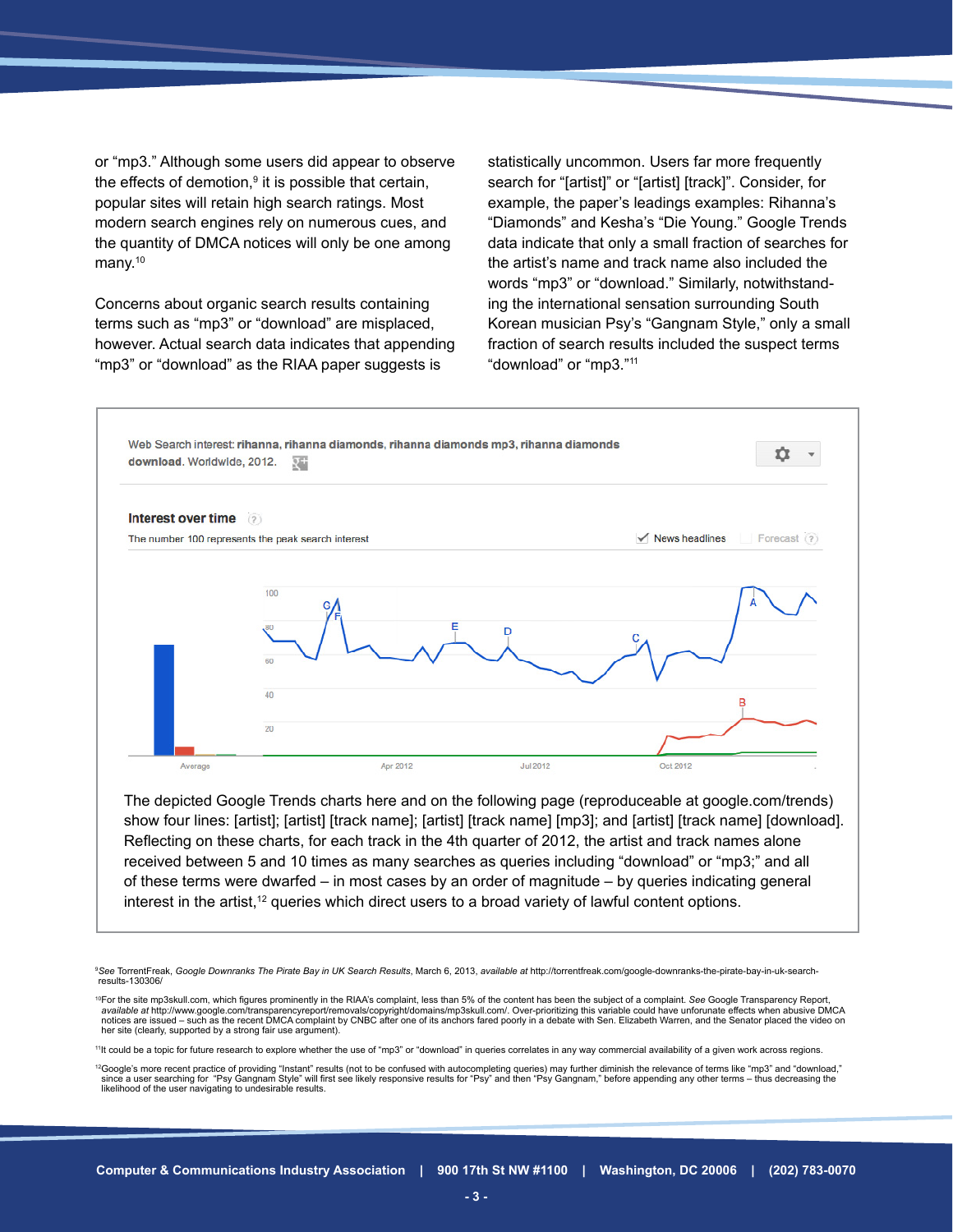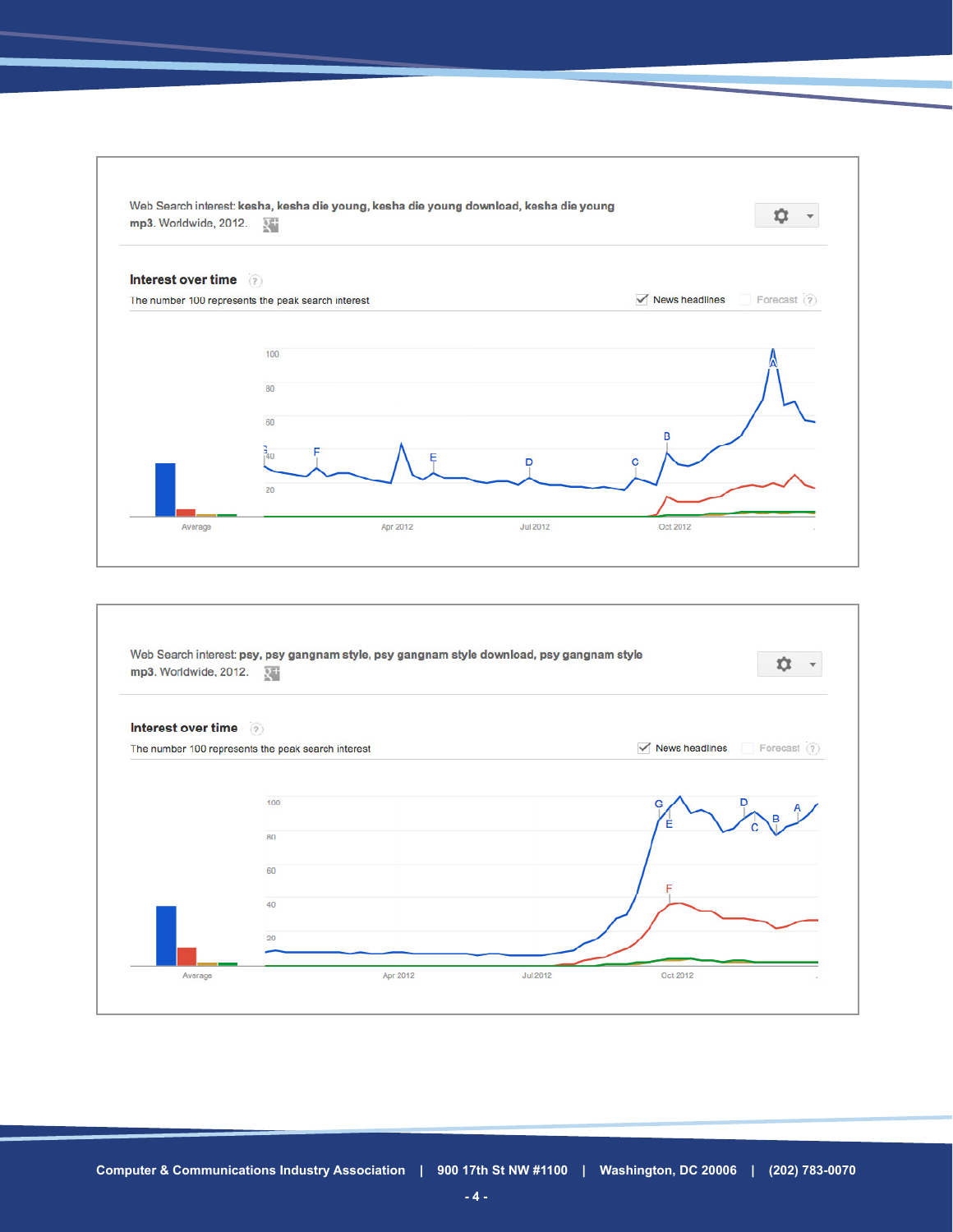## **Increasing the Visibility of Lawful Content in Search Results**

In addition to being of little practical value, demoting sites based on perceived lawfulness poses numerous challenges. If "relevance" cannot be used, what metric should determine which results are displayed first for "Psy Gangnam Style" or "Madonna MDNA"? Different rights-holders will likely have different opinions on this matter.

Recently released research suggests that more effective solutions exist. A July 2013 study by music streaming service Spotify illustrates that viable commercial options for online content have been effective at diminishing online piracy.<sup>13</sup> Additionally, research recently published in Norway concluded that the arrival of Netflix and Spotify in that nation was followed by an 80% reduction in music piracy and a 50% reduction in video piracy.<sup>14</sup>

The fixation on demoting responsive but undesirable search results overlooks a more viable strategy: promoting desirable search results. In general, Internet discovery is a tool that greatly aids artists. For example, research has found that the total quantity of new albums released annually has increased sharply since 2000, driven by independent labels and purely digital products. This coincides with decreased concentration of sales in the top albums, such that increasing numbers of albums find commercial success even when they do not receive substantial broadcast radio airplay.15 The number of authorized music services selling this content increased five-fold between 2007 and 2011.<sup>16</sup> As a result, artists are no longer consigned to finding favor with a limited group of gatekeepers. The explosion of success around the musician Baauer's "Harlem Shake," which sold nearly one million digital downloads, for example, was driven entirely by YouTube videos.

Many music sites now demonstrate an acute awareness of the importance of a strong digital presence, and generally demonstrate effective organic and paid search optimization. Searches for such terms as "music downloads" indicate that lawful platforms such as Spotify, Last.fm, and Rdio aggressively seek to optimize their organic (i.e., "natural") search results, as well as paid search advertising for such terms, including terms that might otherwise lead to unlicensed sites.

#### *1. Licensee Optimization*

Nevertheless, lawful services appear not to be optimizing their sites to appear as results for the queries in the RIAA paper – "mp3" and "download." This suggests either (a) a deficiency in otherwise robust online marketing strategies, or (b) that these terms are judged to be unworthy of optimizing because they will drive a trivial amount of commercial traffic. Stated otherwise: if search terms such as "mp3" and "download" were likely to lead to sales or subscriptions, a rational, profit-minded online platform engaging in basic search engine optimization (SEO) would attempt to incorporate those terms in site content. The failure to do so appears to reinforce the conclusion from the Trends data: these searches are not economically consequential.

Regardless, licensors can negotiate with online services to include such terms in site content. At present, a lawful commercial site is unlikely to appear in organic search results for a query including "download" or "mp3" if those terms do not actually appear in the indexed pages of the site.

For example, while Netflix aggressively promotes its content in paid search advertising, at publication of this paper the site's robot.txt file prevents search indexing of the specific page for the hit program,

16Michael Masnick & Michael Ho, "The Sky is Rising" (Floor64 2012), *at* [www.techdirt.com/skyisrising/.](www.techdirt.com/skyisrising/)

<sup>&</sup>lt;sup>13</sup>Will Page. "Adventures in the Netherlands: Spotify. Piracy and the new Dutch experience." July 2013. available at <http://press.spotify.com/us/2013/07/17/adventures-in-netherlands/> <sup>14</sup>Sophie Curtis, Spotify and Netflix Curb Music and Film Piracy, The Telegraph, July 18, 2013, available at http://www.telegraph.co.uk/technology/news/10187400/Spotify-and-Netflixcurb-music-and-film-piracy.html.

<sup>15</sup>Joel Waldfogel, "And the Bands Played On: Digital Disintermediation and the Quality of New Recorded Music" (Univ. Minnesota, NBER 2012 (prelim. draft)) *available at* [http://papers.](http://papers.ssrn.com/sol3/papers.cfm?abstract_id=2117372) [ssrn.com/sol3/papers.cfm?abstract\\_id=2117372.](http://papers.ssrn.com/sol3/papers.cfm?abstract_id=2117372)